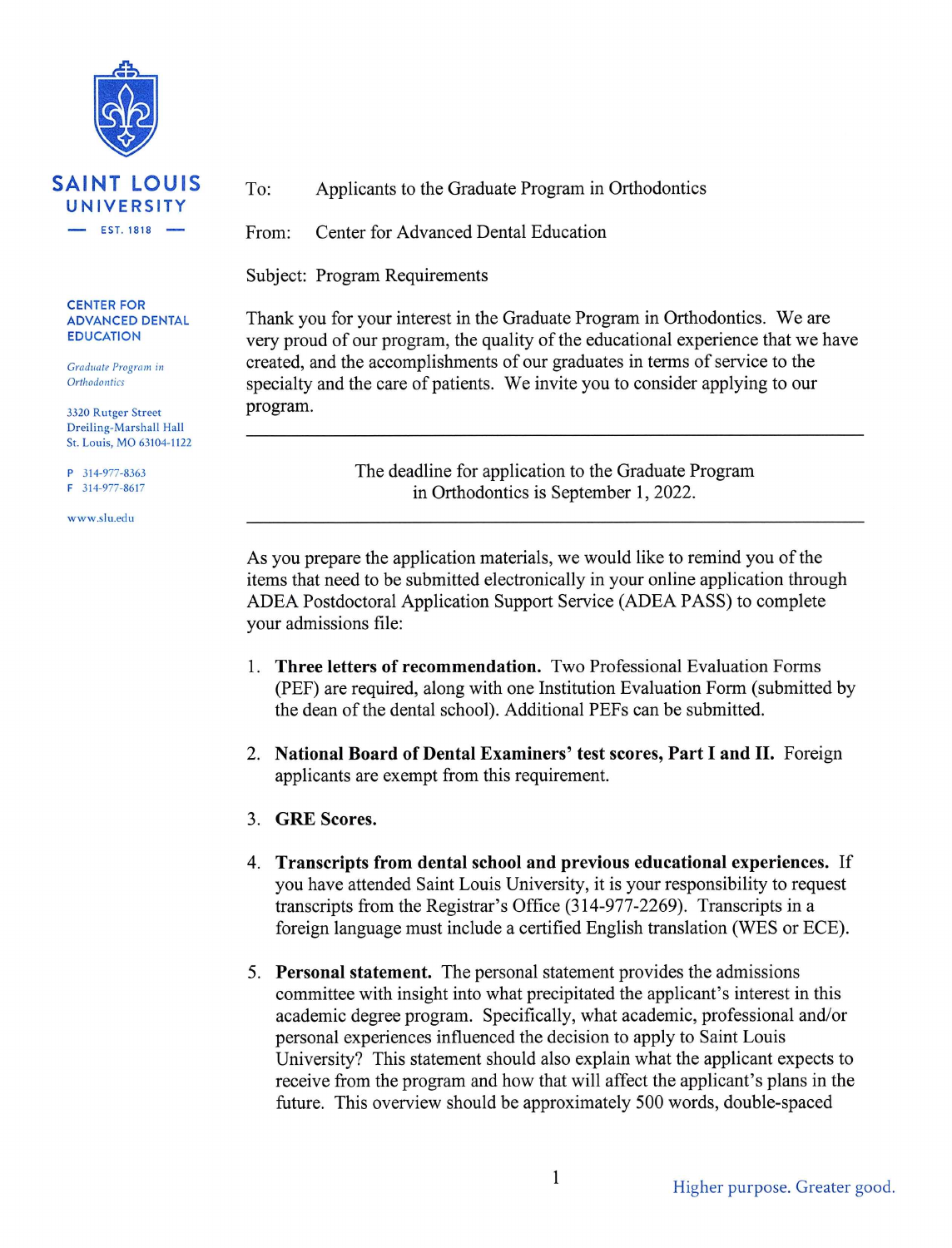with applicant's name, degree program, and proposed date of entry into the program on the first page.

- 6. **A current resume' or curriculum vitae.** This should include information concerning academic, professional, and personal activities.
- 7. **Postdoctoral Dental Matching Program match number.** The Graduate Program in Orthodontics at Saint Louis University participates in the Postdoctoral Dental Matching Program. All applicants must obtain a match code number from National Matching Services.
- 8. **Foreign student applicants.** Highly qualified foreign students may be admitted to advanced dental education programs in the Center for Advanced Dental Education at Saint Louis University. Foreign students must meet most of the same criteria for admission as U.S. citizens, must demonstrate competency in written and spoken English, and must demonstrate financial resources adequate to complete their education at Saint Louis University. Proof of financial support must include: 1) A letter of financial support from the person(s) or sponsoring agency funding your study at Saint Louis University. Depending on your situation, this could be from you, your parents or a scholarship agency, among other options; and 2) A letter from the sponsor's bank verifying that the funds are available and will be so for your duration of study at the University. The financial evidence must cover at least the amount needed for the first year. It must be understood that foreign applicants are required to provide most of the items requested in the normal application process and, in addition, a foreign applicant must submit scores from the TOEFL (Test of English as a Foreign Language) examination and evidence of adequate financial resources. Saint Louis University's TOEFL code is 6629.
- 9. The program does not require that applicants (U.S. and foreign) take and submit scores from the ADA Advanced Dental Admissions Test (known as ADAT). If, however, an applicant has taken the ADAT and wants to submit their scores, they may do so on a voluntary basis; this might be helpful for applicants who are graduating from dental schools who do not provide class ranks or G.P.A.

Applications may be submitted beginning May 15. It is important that all materials be submitted as soon as possible, since your application will not be considered complete and subsequently reviewed by the Orthodontic Admissions Committee until all materials have been received. The application deadline is September 1.

Saint Louis University does not discriminate on the basis of race, color, national origin, sex, religion, age, handicap, or veteran status in the educational programs and activities it conducts. Again, thank you for your interest in Saint Louis University, The Center for Advanced Dental Education, and the Graduate Program in Orthodontics.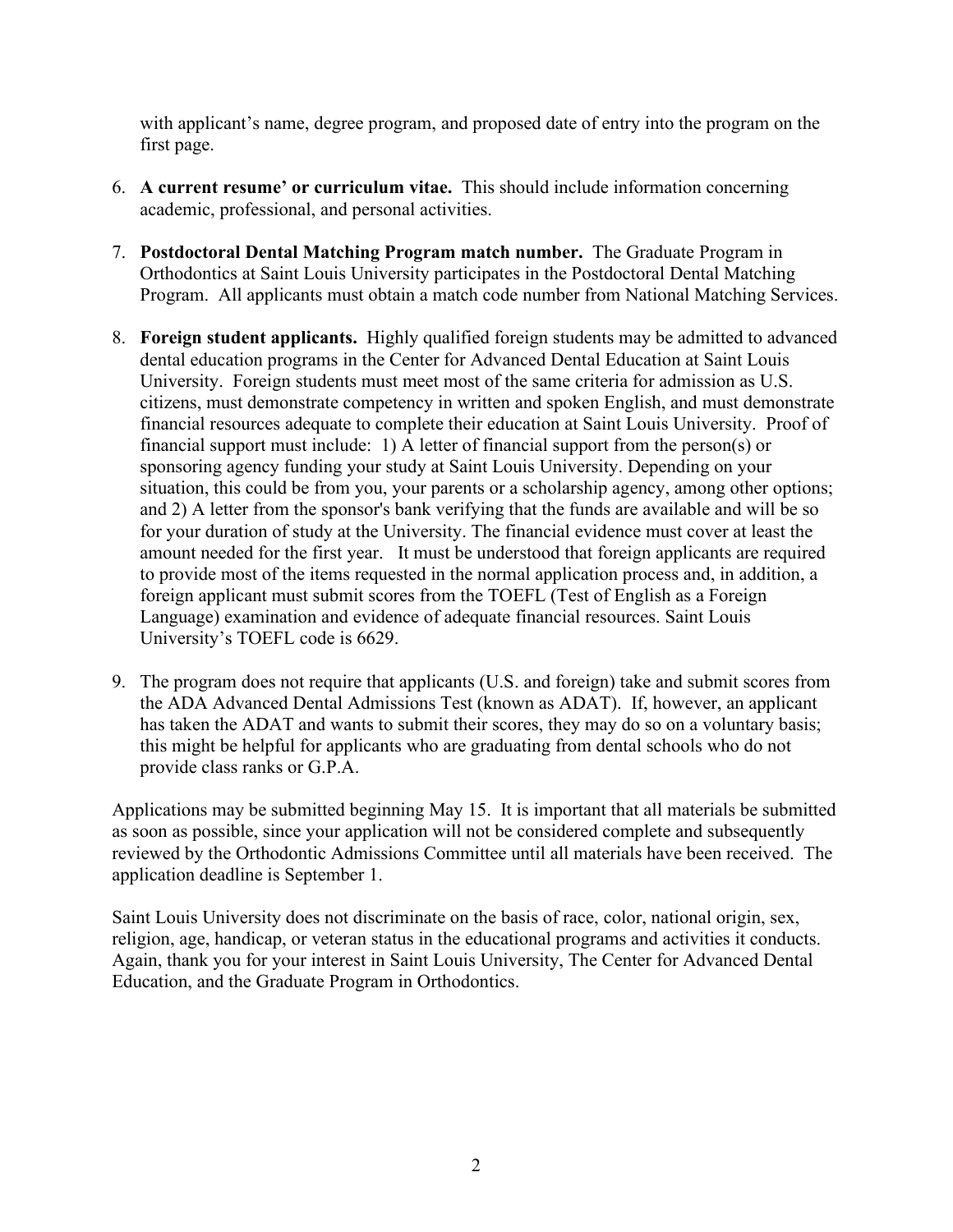#### **Fees and Expenses**

Upon receiving notification of acceptance into the graduate program, a prospective student will be required to forward the sum of \$1000.00 to the Center for Advanced Dental Education to confirm acceptance of the position. This fee will be applied to tuition costs and is not refundable. The student will also submit a formal written acceptance stating his or her desire to enter the graduate program. The student will be required to forward any necessary final transcripts, official board scores and demonstrate possession of a dental degree (i.e., D.D.S., D.M.D., or an equivalent) before matriculation.

Tuition for all students is established by the Board of Trustees of Saint Louis University. Tuition for the 2021 academic year will be approximately \$40,660. Additional information on tuition and other activity and health fees can be found in the graduate catalogue or the University website. Besides tuition, University fees, and living expenses, a student can expect to spend approximately \$12,000 on instruments, equipment, textbooks, a clinical camera, and Universityspecified laptop.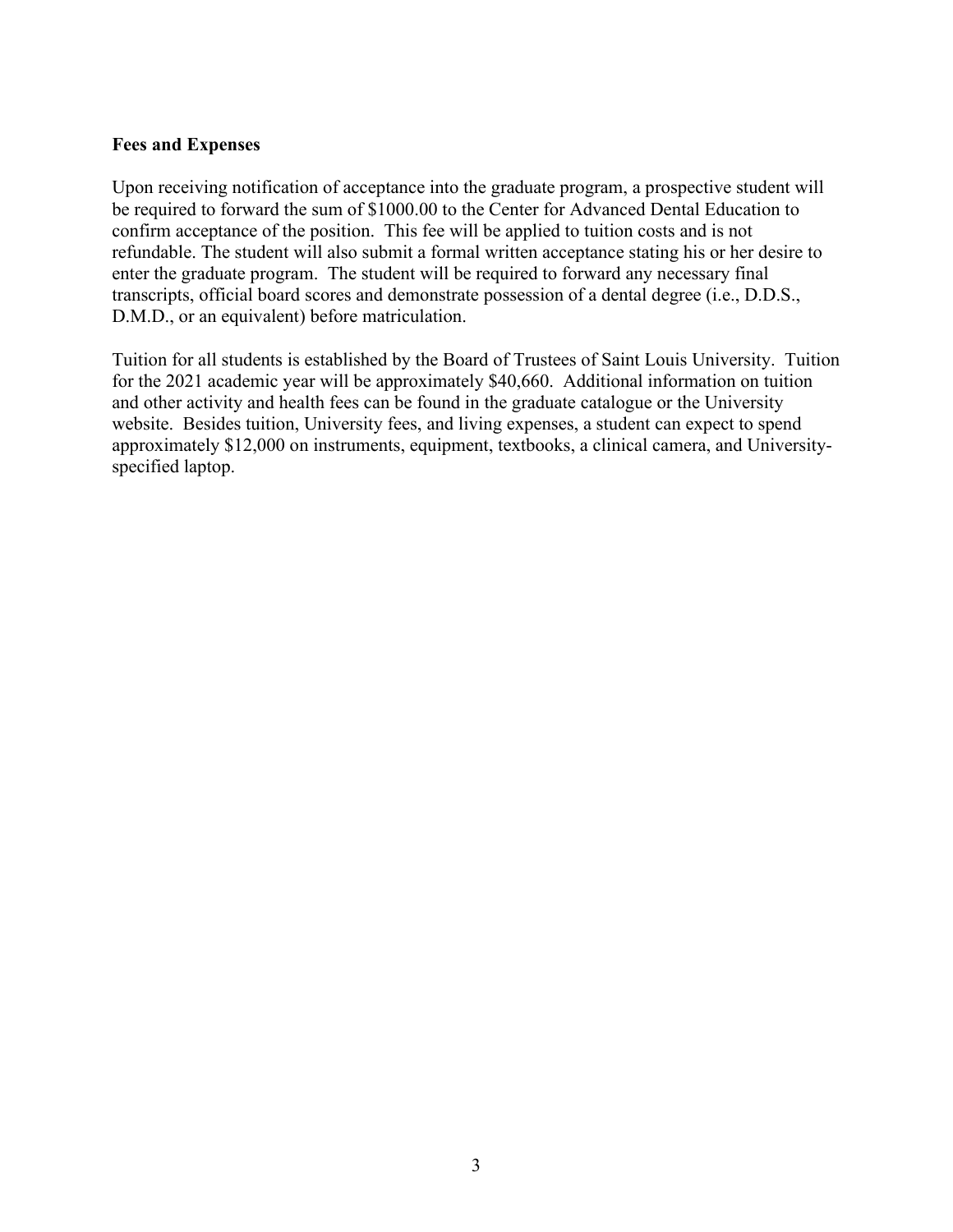# **Center for Advanced Dental Education**

### **General Information**

The Center for Advanced Dental Education (CADE) at Saint Louis University (SLU) offers advanced dental education in the areas of Endodontics, Pediatric Dentistry, Periodontics, and Orthodontics that prepares students for specialty practice and satisfies the educational requirements of the respective specialty boards. A Certificate of Proficiency and Master of Science degree are awarded after the completion of all requirements of the respective specialty program.

## **The Graduate Program in Orthodontics**

### **The Program**

The graduate program in orthodontics at CADE begins approximately the third week in June each year and continues for thirty consecutive months with graduation in December. A thirty-six month program can be arranged for students from certain foreign countries that require such a program for licensure. This period of full-time study provides for intensive instruction and training in the biological and clinical sciences related to the specialty of orthodontics. The course of instruction is designed to satisfy all the requirements for eligibility for licensure as a specialist, the specialty board in orthodontics, and the Master of Science degree. The program is fully accredited by the American Dental Association, is well-rounded and provides balanced training in clinical orthodontics, biomedical sciences, and discovery. Our goal is to prepare the graduate to pursue a career of many possibilities: as a clinician with a practice limited to orthodontics, as a researcher, or as a teacher of orthodontics.

Requirements for the Master's degree include the successful completion of all course work, satisfactory treatment of the assigned patients, acceptable performance on all didactic and clinical examinations, and the successful completion and defense of a thesis.

#### **Instruction in Biomedical Sciences**

Instruction in the basic sciences at the postgraduate level is designed to provide broad and indepth knowledge concerning the human form beyond that learned in dental school. Fundamental knowledge regarding all aspects of the human system is taught with particular focus on growth, development, and the biological aspects of tooth movement and alteration of bones. Formal courses are given in the areas of head and neck anatomy, oral biology, bone biology, genetics, and facial growth. Basic instruction also focuses on new technologies; computer science is an integral portion of the curriculum.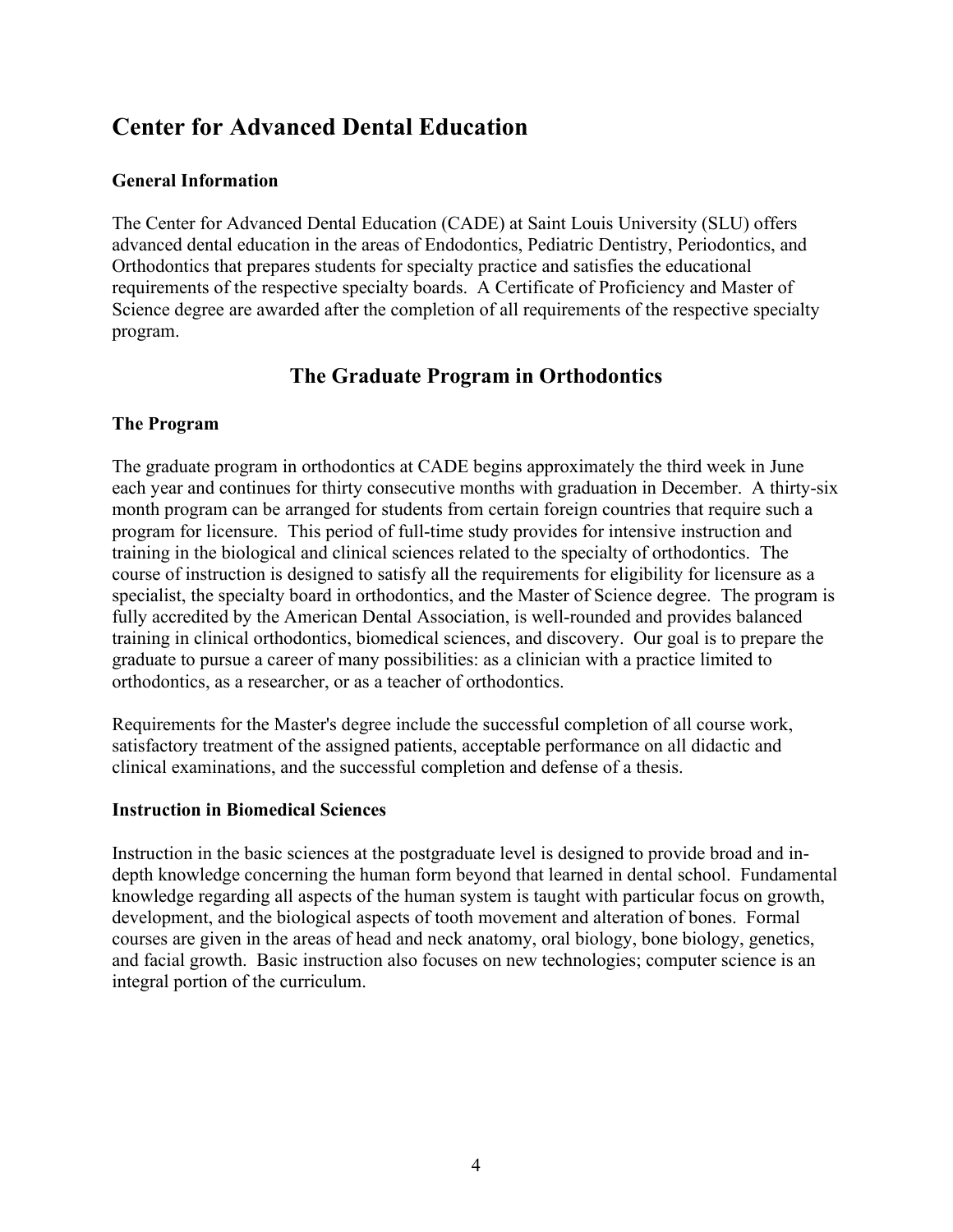#### **Clinical Experience**

Following preliminary laboratory and classroom instruction, each resident initiates treatment on a large number of patients who present a broad array of dental malocclusions and skeletal deformities. Although residents are first introduced to the Tweed edgewise philosophy form of treatment, they are also exposed to Tip-Edge mechanics (the sequel to Begg therapy), functional and other removable appliances, and to various straight wire appliances. The supervising faculty present their philosophies and techniques by means of lectures, seminars, laboratory exercises, and demonstrations.

In the clinic, students are exposed to a wide array of patient types. Children, adolescents, and adults are treated; consequently, students are exposed to treatment in the deciduous, mixed, and adult dentitions. Students are also exposed to cases with compromised oral health that require consideration of periodontal, restorative, and temporomandibular joint treatment. As a result, many patients are treated by an interdisciplinary approach with other healthcare professionals. Throughout the clinical experience, each student receives a great deal of faculty attention. The development of diagnostic and treatment skills is emphasized as a major responsibility to our students.

Additional courses and seminars augment the clinical experience covering the topics of diagnosis and treatment planning, cephalometrics, theoretical and practical biomechanics, oral pathology, oral medicine, multidisciplinary treatment, speech disorders, craniofacial defects with particular emphasis on cleft lip/palate rehabilitation, adolescent and adult psychology, implants, dentofacial orthopedics, surgical orthodontics, TMJ disorders, and practice management.

#### **Research and the Thesis**

As part of our responsibility to the specialty and the patients it serves, the faculty is committed to the production of new knowledge. Following instruction in research design and statistics, the residents receive experience in the process of discovery by conducting an original research project. This effort leads to the preparation and defense of a thesis and, subsequently, the production of a manuscript suitable for publication in a journal relating to the specialty of orthodontics.

Each graduate student works closely with faculty advisors to develop an original clinical or basic science research project. The topics for research are limitless and usually develop from areas of special interest "discovered" by the student during the first year of instruction. A reasonable project is worked out with the help of faculty mentors, and this initial step is followed by a period of in-depth literary investigation to determine what is, and is not, already known about the particular subject. Then, the necessary equipment and materials are obtained and related techniques learned. Required laboratory equipment and expertise is available across campus, from computers to electron microscopes. The work begins and eventually results are produced, analyzed and interpreted. A written thesis of acceptable literary and scientific merit is then prepared along with a manuscript suitable for publication so that this new knowledge may become available to the profession. This experience of discovery is an integral part of the